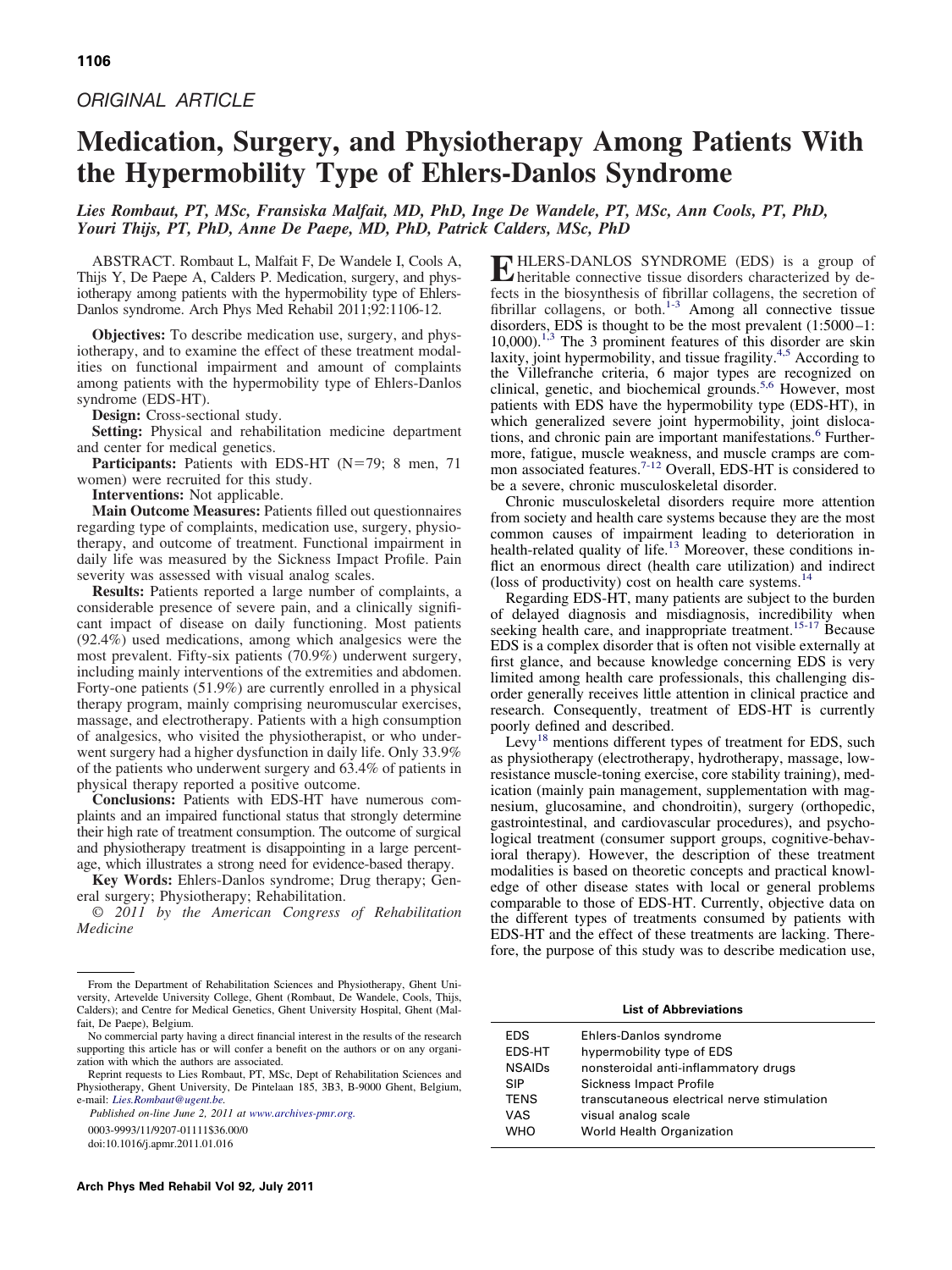surgical treatment, and physiotherapy, and to examine the effect of these treatment modalities on functional impairment and the amount of complaints in patients with EDS-HT.

# **METHODS**

#### **Participants**

Seventy-nine adult patients with EDS-HT, 8 men and 71 women, participated in the study. Patient selection was performed in the department of Centre for Medical Genetics at the Ghent University Hospital on the basis of the Revised Villefranche Criteria, including the presence of generalized joint hypermobility and/or skin hyperextensibility/fragility, in combination with recurring joint dislocations, and/or chronic musculoskeletal pain, and/or a positive family history.[6](#page-5-3) Pregnant women were excluded from the study group. After a routine follow-up physician's visit, every eligible patient received written information about the purpose of the study. Seventynine patients consented to participate, and 7 patients declined. The patients who agreed to participate signed an informed consent and received the questionnaires with a stamped return envelope enclosed. All questionnaires were returned complete and were used in the data analysis. The research design was reviewed and approved by the local Ethics Committee of the Ghent University Hospital.

#### **Data Collection**

*Demographic and clinical data.* Background data on age, sex, educational status, living status, and employment status were recorded [\(table 1\)](#page-1-0). Information regarding EDS symptoms was collected using a self-reported questionnaire enquiring about symptoms experienced on a regular basis. Similar complaints were combined for analysis [\(table 2\)](#page-1-1).

*Medication use, surgery, and physiotherapy.* A specific sheet for data collection was developed for the purpose of this study. The first question concerns the presence of medication use (yes or no), surgery (yes or no), and physiotherapy (yes or no).

Regarding medication, the variety of medication use ("Which medication do you regularly use?") was questioned. Homeopathic medication, vitamins, and nutrition supplements were excluded. Afterwards, groups of medication types were made based on the pharmaceutical compendium. In addition, analgesics were categorized in 3 classes according to the 3-step

<span id="page-1-0"></span>

| Variables                     | EDS-HT Group $(N=79)$ |
|-------------------------------|-----------------------|
| Age $(v)$                     | $40 + 12.7$           |
| Sex (F/M)                     | 71 (90)/8 (10)        |
| <b>Educational status</b>     |                       |
| Primary school                | 12 (15)               |
| Secondary school              | 20(25)                |
| High school                   | 47 (60)               |
| Living status                 |                       |
| Living alone/divorced         | 29 (37)               |
| Cohabitant/married            | 50 (63)               |
| <b>Employment status</b>      |                       |
| Employed                      | 29 (37)               |
| Unemployed (neither paid nor  |                       |
| volunteer work)               | 50 (63)               |
| Sick leave/disability pension | 30 (38)               |

NOTE. Values are mean  $\pm$  SD or n (%). Abbreviations: F, female; M, male.

<span id="page-1-1"></span>

| Table 2: Self-Reported Complaints of the EDS-HT Group |  |  |  |  |  |  |  |  |
|-------------------------------------------------------|--|--|--|--|--|--|--|--|
|-------------------------------------------------------|--|--|--|--|--|--|--|--|

| <b>Type of Complaints</b>                            | <b>EDS-HT Group</b><br>$(N=79)$ |
|------------------------------------------------------|---------------------------------|
| Pain (joint pain, muscle pain)                       | 79 (100)                        |
| Joint problems (dislocation, distortion, pelvic      |                                 |
| instability, snapping hip, joint lock)               | 67 (84.8)                       |
| Muscle problems (muscle cramps, muscle               |                                 |
| weakness, muscle stiffness, tendinitis)              | 51 (64.6)                       |
| Skin fragility (easy bruising and rupture, difficult |                                 |
| wound healing, papyrus scars)                        | 50 (63.3)                       |
| Symptoms suggestive of dysautonomia (dizziness,      |                                 |
| nausea, feeling faint after standing up, syncope,    |                                 |
| bloating, vomiting, constipation, heat flushes,      |                                 |
| urine retention)                                     | 46 (58.2)                       |
| Fatigue                                              | 39 (49.4)                       |
| Headaches                                            | 29 (36.7)                       |
| Neurologic symptoms (paresis, paralysis,             |                                 |
| paresthesias, sciatica, spasticity)                  | 23 (29.1)                       |
| Infections/illness (recurrent infections, repeated   |                                 |
| colds, recurrent influenza)                          | 22 (27.8)                       |
| Cardiorespiratory symptoms (heart palpitations,      |                                 |
| hypotension/hypertension, breathing difficulties,    |                                 |
| asthma)                                              | 13 (16.5)                       |
| Sleeping problems (difficulties falling asleep,      |                                 |
| difficulties staying asleep, early awakening)        | 13 (16.5)                       |
| Exercise intolerance (bad physical condition,        |                                 |
| exhaustion after walking a short distance)           | 12 (15.2)                       |
| Inflammation (warm red joints)                       | 12 (15.2)                       |
| Cognitive problems (forgetfulness, making mistakes)  | 8(10.1)                         |
| Logopedic problems (difficulties with swallowing,    |                                 |
| vocal problems)                                      | 6(7.6)                          |

NOTE. Values are n (%).

pain-relief ladder of the World Health Organization (WHO).<sup>[19](#page-5-9)</sup> In the lowest step, nonopiates (eg, paracetamol, nonsteroidal anti-inflammatory drugs [NSAIDs] such as ibuprofen) with or without adjuvants (antidepressants, anticonvulsants) are used for mild pain. In the second step, weak opiates (eg, tramadol, codeine, propoxyphene) with or without nonopiates and adjuvants are used for moderate pain. If pain increases in intensity, strong opiates (eg, morphine, fentanyl, oxycodone) are used with or without other pain-relieving products and adjuvants (third step). $20$ 

Regarding surgery, localization ("Where did you have surgery?"), frequency ("How many times did you have surgery on that location?"), and effect/outcome (positive, neutral, negative) of surgical treatment were questioned.

Regarding physiotherapy, the type of treatment ("What treatment do you receive in the physical therapy program?") was questioned. Afterwards, groups of treatment modalities were made. Also, frequency ("How often do you visit the physiotherapist per week?") and effect/outcome (positive, neutral, negative) of the physical therapy program were evaluated.

A positive effect indicates the patient's perception of physical improvement as a result of the treatment.

*Functional impairment in daily life.* We used a validated Dutch (for the northern part of Belgium) and French (for the southern part of Belgium) version of the Sickness Impact Profile (SIP) to measure changes of conduct in everyday activities because of sickness.<sup>[21-23](#page-5-11)</sup> The standardized questionnaire consists of 136 items grouped into 12 subscales comprising ambulation, mobility, and body care and movement (the physical dimension); social interaction, communication, alert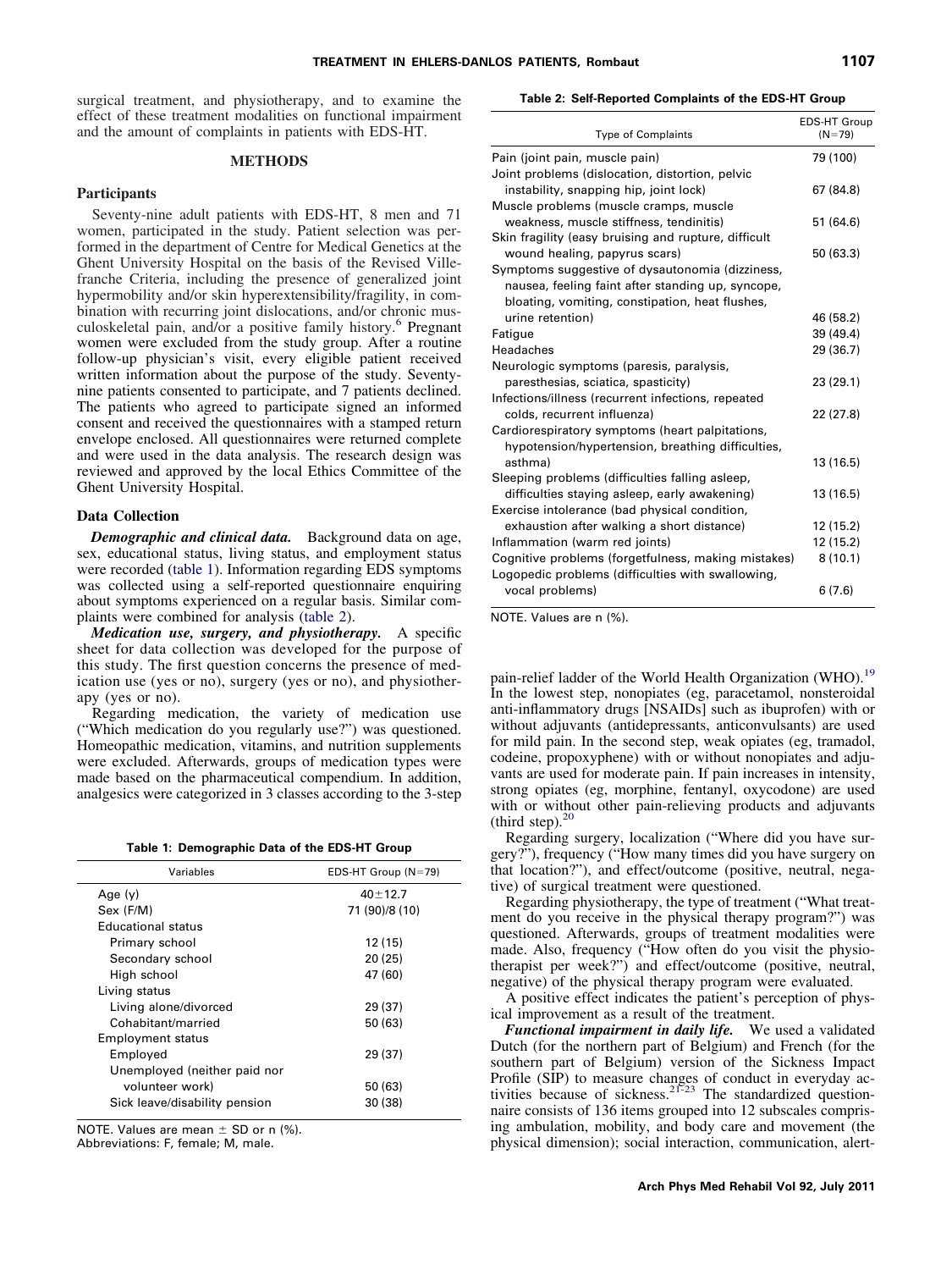ness behavior, and emotional behavior (the psychosocial dimension); and the independent subscales of sleep and rest, eating, work, home management, and recreation and pastimes. A percentage score  $(0-100)$  was obtained for each individual subscale, for the 2 dimensions, and for the overall SIP. Higher scores indicate more functional impairment. A score above 10 is arbitrarily considered to indicate a clinically significant dysfunction, a score between 0 and 10 indicates mild dysfunction lacking clinical importance, and a score of 0 indicates no dysfunction.

*Pain severity.* Pain severity was scored as current pain and average pain over the last week, measured with a visual analog scale (VAS). A score of 0 indicates no pain, and a score of 100 indicates unbearable pain.

#### **Analyses and Statistics**

Data were analyzed using the Statistical Package for Social Sciences (SPSS), version 17.0.<sup>a</sup> Descriptive statistics are shown as mean  $\pm$  SD for continuous data, and percentages or absolute frequencies for categorical data. Because preanalyses revealed that older patients consumed more medication, had more surgery, and had more physiotherapy, age was a covariate in subsequent analyses. Other demographic variables did not significantly correlate with any treatment.

To evaluate the effect of treatment (use of medication, surgery, and physiotherapy) on functional impairment in daily life (SIP scores) and number of complaints, analysis of covariance with Bonferroni procedure was used. *P*<.05 was regarded as statistically significant.

# **RESULTS**

# **Demographic and Clinical Data**

The description of the study population is shown in [table 1.](#page-1-0) Patients in the EDS-HT group had a mean age of 40.0 years, were mostly women (90%), were mainly educated at the level of higher education (60%), and were mainly cohabitant or married (63%). A large number (63%) were unemployed, of which 38% received sick leave benefits or a disability pension.

The mean number of complaints reported in the study group was  $5\pm 2.2$ , ranging from 1 to 13. All patients with EDS-HT reported pain (100%), nearly all had joint problems (84.8%), and 64.6% of the group experienced muscle problems. There was also a high prevalence of nonmusculoskeletal complaints, such as symptoms of skin fragility (63.3%), symptoms suggestive of dysautonomia (58.2%), fatigue (49.4%), headaches (36.7%), neurologic problems (29.1%), and recurrent infections/illness (27.8%) (see [table 2\)](#page-1-1).

# **Medication Use, Surgery, and Physiotherapy**

Only 6 patients (4 men, 2 women) did not use any medication [\(table 3\)](#page-2-0). These patients only had a few complaints, did not experience any clinically significant functional impairment (SIP score between 1.9 and 3.6 out of 100), and had low pain scores (VAS current pain, 0-17/100; VAS average pain last week, 0-33/100). None of them were enrolled in a physical therapy program and only one of them underwent surgery once (at the knee joint).

The other 73 patients with EDS (92.4%) used a variety of drugs, with a mean number of  $3\pm 2.4$  per patient (range, 1–11). Analgesics were the most prevalent medication type, used by all 73 patients. Within this category, paracetamol and NSAIDs were used by a considerable number of patients (65% and 53%, respectively), whereas opiates were used by more than one third of the patient group, and a few patients reported using

<span id="page-2-0"></span>

| Table 3: Medication Use, Surgical Treatment, and Physiotherapy |                              |  |
|----------------------------------------------------------------|------------------------------|--|
|                                                                | Reported by the EDS-HT Group |  |

| Variables                           | EDS-HT Group<br>$(N = 79)$ | Total<br>Reported<br>Numbers |
|-------------------------------------|----------------------------|------------------------------|
| Medication                          | 73 (92.4)*                 | 241                          |
| Analgesics                          | 73 (100) <sup>+</sup>      | 141                          |
| Paracetamol                         | 48 (65.6) <sup>+</sup>     | 51                           |
| NSAIDs (eg, ibuprofen, naproxen,    |                            |                              |
| oxicam, diclofenac)                 | 39 $(53.4)$ <sup>+</sup>   | 47                           |
| Opiates (eg, tramadol, codeine,     |                            |                              |
| morphine, fentanyl)                 | $27(37.0)^+$               | 37                           |
| Other                               | $6(8.2)^+$                 | 6                            |
| Antidepressants (eg, amitriptyline, |                            |                              |
| duloxetine, trazadone)              | $15(20.5)^+$               | 19                           |
| Sedatives (benzodiazepines)         | $15(20.5)^+$               | 18                           |
| Cardiovascular medication           |                            |                              |
| $(\alpha$ -blockers, diuretics, ACE |                            |                              |
| inhibitors)                         | $11(15.1)^+$               | 18                           |
| Pulmonary medication                |                            |                              |
| $(\alpha$ -sympathomimetics)        | $10(13.,7)^+$              | 10                           |
| Other                               | $25(34.2)^+$               | 35                           |
| WHO steps <sup>#</sup>              |                            |                              |
| No analgesics                       | $6(7.6)$ *                 | ΝA                           |
| WHO Step 1                          | 43 (54.4)*                 | NA.                          |
| WHO Step 2                          | $20(25.3)*$                | ΝA                           |
| WHO Step 3                          | $9(11.4)$ *                | <b>NA</b>                    |
| Surgery                             | 56 (70.9)*                 | 175                          |
| Upper limb                          | $21(37.5)^+$               | 52                           |
| Lower limb                          | $33(58.9)^+$               | 62                           |
| Spine                               | $9(16.1)^+$                | 11                           |
| Abdominal                           | $20(35.7)^+$               | 33                           |
| Eye                                 | $5(8.9)^+$                 | 11                           |
| Other                               | $5(8.9)^+$                 | 6                            |
| Physiotherapy                       | 41 (51.9)*                 |                              |
| Muscle strength training            | $27(65.9)^+$               | NA                           |
| Massage                             | $25(61.0)^+$               | <b>NA</b>                    |
| Stabilization training              | $20(48.8)^+$               | NA.                          |
| Electrotherapy                      | $14(34.1)^+$               | <b>NA</b>                    |
| Manual therapy                      | $12(29.3)^+$               | <b>NA</b>                    |
| Aquatic therapy                     | $12(29.3)^{+}$             | ΝA                           |
| Heat therapy                        | $6(14.6)^+$                | NA.                          |
| Stretching                          | $5(12.1)^+$                | ΝA                           |
| Other                               | $5(12.1)^+$                | <b>NA</b>                    |

Abbreviation: ACE, angiotensin-converting enzyme; NA, not applicable.

\*Number of patients consuming a therapeutic mode (percentage of total sample).

† Detailed therapeutic information was expressed as number of patients (percentage of sample consuming that therapeutic mode). ‡ WHO steps: use of analgesics was categorized according to the 3-step pain-relief ladder of the WHO (see methodology).

other substrates. According to the WHO medication steps, approximately half of the patients were situated in step 1, one quarter in step 2, and only 11.4% in the highest step. Besides pain medication, the use of antidepressants and sedatives was also substantially reported.

The total reported numbers of medicines were consistently higher than the number of patients using that type of medication, indicating that several substrates were combined by the patients.

Fifty-six patients (70.9%) in this study group underwent surgery (see [table 3\)](#page-2-0). The mean number of surgical interventions was  $2\pm 2.5$ , ranging from 0 to 15. Thirty-three patients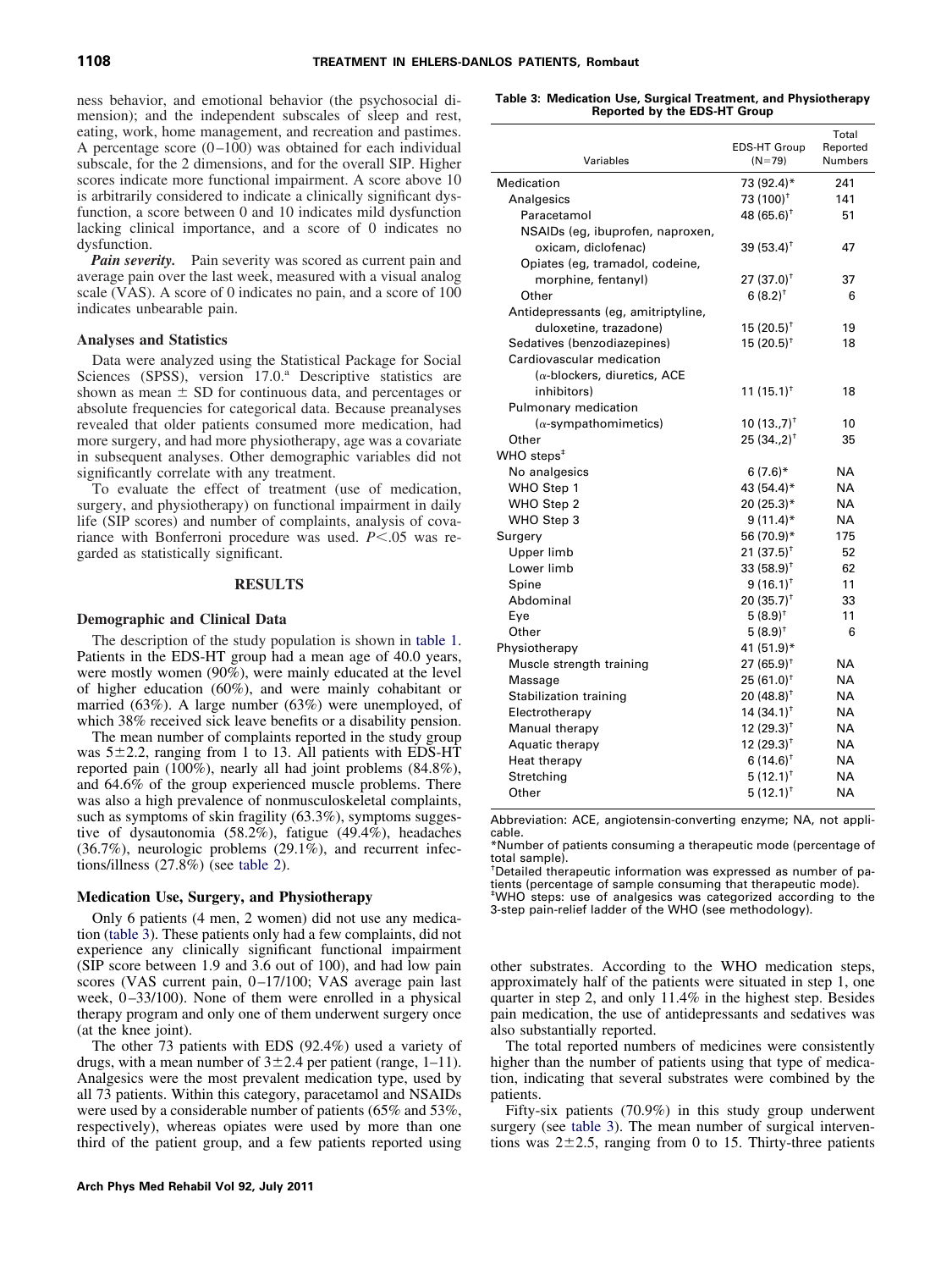underwent 62 operations at the lower limb including, in decreasing order of frequency, the knee, ankle/foot, pelvis, and toe. Twenty-one patients underwent 52 operations at the upper limb, including mainly shoulder and hand/wrist surgery. In addition, 33 operations, of which 15 were appendectomies, were performed at the abdomen of 20 patients. In only 33.9% of cases, patients reported a positive effect of the surgical intervention.

Forty-one patients (51.9%) in this EDS-HT group were currently enrolled in a physical therapy program (see [table 3\)](#page-2-0). The mean frequency of visits to the physiotherapist was twice a week  $(\pm 1.1)$ , with a range from 1 to 5 times a week. The specific treatment they received mainly comprised muscle strength training, massage, joint stabilization training, electrotherapy (eg, transcutaneous electrical nerve stimulation [TENS]), manual therapy consisting of gentle mobilizations within the range of motion and/or manipulations, and aquatic therapy. For most patients (29 of 41 [70.7%]), the physical therapy program consisted of a combination of 3 treatment modalities (range, 2–5 modalities). The combinations observed in this patient group were rather heterogeneous. However, stabilization with muscle strength exercises, and massage combined with electrotherapy were reported by 16 and 12 patients, respectively.

In 63.4% of cases, patients reported a positive effect of the physiotherapeutic treatment they received.

# **Functional Impairment in Daily Life**

The mean overall SIP score for the EDS-HT group was  $18.7 \pm 11.50$ , indicating a clinically significant impact of disease on daily functioning [\(table 4\)](#page-3-0). The scores on the physical as well as the psychosocial dimension of the SIP both contributed to this impairment. The most severe dysfunction was observed in the subscales of work, recreation and pastimes, home management, sleep and rest, and alertness behavior, and the least dysfunction (lacking clinical evidence) in the subscales of eating and communication.

#### **Pain Severity**

The mean VAS score was  $48.9 \pm 24.1$  for current pain, and  $56.2 \pm 20.1$  for average pain over the last week, indicating an important presence of severe daily pain.

<span id="page-3-0"></span>**Table 4: Functional Impairment in the EDS-HT Group**

| Daily Functioning        | SIP Score        |
|--------------------------|------------------|
| Overall functioning      | $18.7 \pm 11.50$ |
| Physical functioning     | $14.3 \pm 12.89$ |
| Ambulation               | $18.4 + 17.20$   |
| Body care and movement   | $13.2 \pm 12.21$ |
| Mobility                 | $12.6 + 16.69$   |
| Psychosocial functioning | $17.5 \pm 13.14$ |
| Emotional behavior       | $19.0 \pm 17.88$ |
| Social interaction       | $16.7 \pm 16.51$ |
| Alertness behavior       | $26.5 \pm 23.50$ |
| Communication            | $8.1 \pm 10.91$  |
| Independent scales       |                  |
| Sleep and rest           | $27.8 \pm 21.74$ |
| Home management          | $27.4 \pm 20.51$ |
| Work                     | $46.6 \pm 31.59$ |
| Recreation and pastimes  | $33.3 \pm 18.66$ |
| Eating                   | $3.6 \pm 6.17$   |

NOTE. Values are mean  $\pm$  SD.

# **Effect of Treatment on Functional Impairment and Complaints**

Regarding analgesic use, the results revealed that the number of complaints was significantly higher in patients who used strong opiate medication (step 3) compared with patients who used no medication (step  $\hat{0}$ ) ( $P = .013$ ). Further, significant differences in SIP scores regarding overall, physical, and psychosocial impairment were found between the groups of medication [\(table 5\)](#page-4-0). Overall, the results denote that patients with a stronger analgesic consumption experienced higher dysfunction in daily life.

In addition, function, specifically on the physical level, was significantly more impaired in patients who underwent surgery in comparison with the patients who did not have any surgery  $(P = .044$  overall SIP score,  $P = .003$  physical SIP score). The number of complaints did not differ between both groups (see [table 5\)](#page-4-0).

Patients with EDS-HT who reported to be enrolled in a physical therapy program had significantly higher scores regarding overall  $(P=.002)$ , physical  $(P=.002)$ , and psychosocial  $(P=.015)$  impairment, and had significantly more complaints  $(P=.022)$  than the patients with EDS-HT who did not visit the physiotherapist (see [table 5\)](#page-4-0).

#### **DISCUSSION**

In this cohort of patients with EDS-HT, important musculoskeletal and nonmusculoskeletal complaints, marked functional impairment, and severe pain are present. Patients with EDS-HT are consuming a large amount of medication, and frequently undergoing surgery and receiving physiotherapy, although the outcome of physiotherapy and certainly surgery is often disappointing.

The results of this study confirm that EDS-HT is a severe, chronic musculoskeletal disorder. Pain, joint problems, and muscle problems are omnipresent, but also a large number of nonmusculoskeletal problems are reported. These results are in accordance with those of previous studies in patients with EDS.<sup>8-10,12,24-26</sup> This high number of complaints results in a high consumption of medication, surgery, and physiotherapy.

Almost every patient with EDS-HT used several types of medication, mainly analgesics. The high level of analgesic consumption is a consequence of the high prevalence of pain in this population.[25-27](#page-5-13) According to the pain-relief ladder of the WHO, our population was situated mainly in step 1 and 2, which is said to reflect mild to moderate pain associated with the use of nonopiates, weak opiates, or both, either in combination with or not in combination with adjuvants.[20](#page-5-10) However, the pain severity scores reported by these patients indicate that their pain intensity is severe rather than mild to moderate. The pain often reaches a level and an intensity that is not reconcilable with normal daily life functioning. As such, analgesic medication is often perceived as insufficient and unsatisfactory in this patient group. The basis for this resistance to pain control is unknown, but suggests a possible defect in pain processing (central sensitization). Besides, patients carry the risk of serious side effects, in particular constipation and gastrointestinal bleeding, when taking opiates and NSAIDs, respectively.

Moreover, the patient group reported a high consumption of antidepressants. A plausible explanation can be found in several observations of increased rates of anxiety, depression, anger, and interpersonal concerns in patients with EDS.<sup>[16,28](#page-5-14)</sup> Another explanation may be that tricyclic antidepressants, especially amitriptyline, have been found useful in the treatment of neuropathic pain, which probably also occurs in this popu-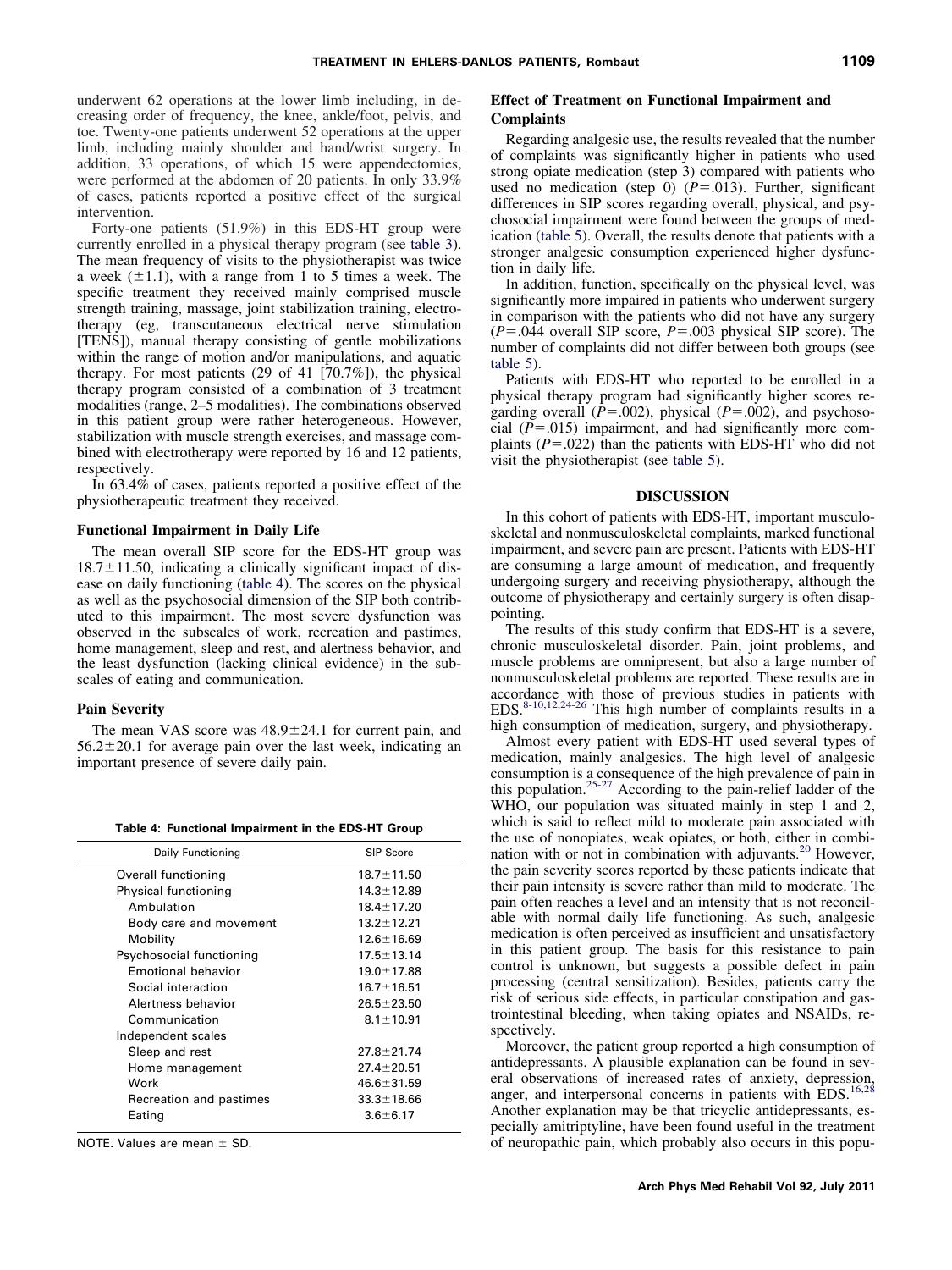lation.[20,29](#page-5-10) Beneficial effects have been reported in studies of chronic musculoskeletal pain problems, such as fibromyalgia and low back pain.[30](#page-6-0) Future research is needed to establish the appropriate pharmacologic pain treatment (concerning product, dose, and combinations) in EDS-HT.

Further, sedatives were used by 1 of 5 patients, which can be explained by the presence of sleeping problems in EDS-HT  $(20\%)$ .<sup>[7](#page-5-4)</sup> In contrast, it is unknown whether the use of cardiovascular and pulmonary medication is related to the presence of EDS.

Also, nonpharmacologic treatments comprise an important portion of the treatment consumption in patients with EDS-HT. The results of this study reveal a high prevalence of surgery, mainly involving the upper and lower extremities. This is plausible because EDS-HT is a musculoskeletal disorder with a high rate of (sub)luxations and joint pain. Instability of almost every joint has been reported, with the highest incidence in the shoulder, wrist and fingers (upper extremity), knee, hip and ankle (lower extremity), and jaw.[10,31,32](#page-5-15) This is consistent with the most prevalent localizations for surgery in the study group. Also, a high number of abdominal surgical interventions  $(n=33)$  were reported. Some studies point towards the presence of structural anomalies, such as diverticula, bowel perforations, bowel dilatations, and megacolon.<sup>33,34</sup>

The effect of the surgical intervention was only favorable in a limited percentage of patients (33.9%). In fact, the results are often disappointing to both the patient and the surgeon.<sup>35</sup> According to Grahame,  $35$  3 basic problems arise. First, tissues are less robust in patients with EDS-HT, making them less amenable to surgical procedures. Second, blood vessel fragility can cause technical problems in wound closure and homeostasis during surgery. Third, healing is often delayed and may remain incomplete. As a consequence, adapted techniques and detailed information about the consequences of EDS-HT are required to improve surgical results.

Physiotherapy in its various modalities forms a mainstay of treatment for several chronic musculoskeletal disorders. In this study**,** muscle strength training, joint stabilization training, massage, electrotherapy, manual therapy, and aquatic therapy are frequently reported treatment modes.

Low-dose muscle strength exercises and joint stabilization exercises, including proprioceptive enhancement and reeducation of muscle control, are likely appropriate treatment modalities in hypermobile patients because the proprioceptive and muscular system play important roles in joint stability.[36](#page-6-3) Moreover, proprioception and quantitative muscle function have been shown to be defective in patients with EDS-HT.<sup>[8,37,38](#page-5-12)</sup> Muscle strength training, as part of physical fitness, could also be a relevant treatment modality to recondition patients with EDS-HT, who have a decreased level of physical activity and who are easily fatigued. $9,10$  A proper medium for achieving physical goals, with simultaneously psychological and social benefits, is aquatic therapy. $39$ 

Further, massage and electrotherapy were frequently reported. In most cases, massage is applied to reduce pain and stress. This technique is widely used in patients with chronic low back and neck pain, knee osteoarthritis, fibromyalgia, myofascial pain syndrome, and migraine headache.<sup>[40](#page-6-5)</sup> Also electrotherapy, especially TENS, has been used in several chronic widespread pain conditions since the 1960s, in which it is proposed to have an adjuvant role to reduce localized musculoskeletal pain.[41,42](#page-6-6) In addition, hands-on therapeutic techniques are able to resolve localized musculoskeletal pain problems. Effectiveness is proven in chronic fatigue syndrome, a condition displaying several clinical similarities with EDS-HT

|                 |              | $(n=9)$                |
|-----------------|--------------|------------------------|
|                 | J            | $(n=20)$               |
|                 |              | $n = 4$                |
|                 |              | n=h                    |
|                 |              |                        |
| j               | urger        | $(n=23)$               |
|                 |              | $\frac{1}{2}$<br>es In |
| ì               |              |                        |
| Table 5: Effect | ă<br>hysioth | ï<br>S                 |
|                 |              | Yes $(n=41)$           |
|                 |              |                        |

| $\frac{1}{2}$ 001*               | $.003*$                        | $.023*$              |                                                                                                                                                                                                                                                                                                                                                                                                                                                                                                                                                                                                                       |
|----------------------------------|--------------------------------|----------------------|-----------------------------------------------------------------------------------------------------------------------------------------------------------------------------------------------------------------------------------------------------------------------------------------------------------------------------------------------------------------------------------------------------------------------------------------------------------------------------------------------------------------------------------------------------------------------------------------------------------------------|
| $25.4 \pm 15.07$                 | $29.3 + 13.82$                 | $6 + 1.9$            |                                                                                                                                                                                                                                                                                                                                                                                                                                                                                                                                                                                                                       |
| $19.9 + 13.81$                   | $16.3 \pm 11.27$ <sup>11</sup> | $5 + 1.6$            |                                                                                                                                                                                                                                                                                                                                                                                                                                                                                                                                                                                                                       |
| $11.1 \pm 10.13$ <sup>\$  </sup> | $17.6 + 12.71$                 | $5 + 2.3$            |                                                                                                                                                                                                                                                                                                                                                                                                                                                                                                                                                                                                                       |
| $2.7 + 4.03$ <sup>+</sup>        | $3.2 + 4.02$ <sup>+</sup>      | $3 + 1.2^{\circ}$    |                                                                                                                                                                                                                                                                                                                                                                                                                                                                                                                                                                                                                       |
| $.003*$                          | $\frac{300}{2}$                | $\frac{4}{3}$        |                                                                                                                                                                                                                                                                                                                                                                                                                                                                                                                                                                                                                       |
| $7.3 + 8.40$                     | $14.7 \pm 10.79$               | $4 + 2.3$            |                                                                                                                                                                                                                                                                                                                                                                                                                                                                                                                                                                                                                       |
| $17.2 \pm 13.32$                 | $18.7 \pm 13.91$               | $4 - 2.1$            |                                                                                                                                                                                                                                                                                                                                                                                                                                                                                                                                                                                                                       |
| $.002*$                          | $.015*$                        | $.022*$              |                                                                                                                                                                                                                                                                                                                                                                                                                                                                                                                                                                                                                       |
| $9.0 + 9.75$                     | $13.3 \pm 13.27$               | $4 + 2.3$            |                                                                                                                                                                                                                                                                                                                                                                                                                                                                                                                                                                                                                       |
| $19.2 \pm 13.54$                 | $21.5 \pm 11.89$               | $5 + 1.8$            |                                                                                                                                                                                                                                                                                                                                                                                                                                                                                                                                                                                                                       |
| Physical score                   | Psychosocial score             | Number of complaints | IOTE. Values are mean ± SD or as otherwise indicated. WHO medication steps: use of analgesics was categorized according to the 3-step pain-relief ladder of the WHO (see methodology).<br>Analysis of covariance adjusted for age was performed. (n = number of patients).<br>"Significant between step 2 and 3 difference, $P$ <.05.<br>Significant between step 0 and 3 difference, P<.05.<br>Significant between step 0 and 2 difference, $P$ <.05.<br>Significant between step 1 and 3 difference, P<.05.<br>Significant between step 1 and 2 difference, P<.05.<br>*Significant between-group difference, P<.05. |

Variables

Variables

Functional impairment (SIP)

Functional impairment (SIP)

Total score  $23.1$   $\pm$ 

<span id="page-4-0"></span>Physical score Total score

 $10.62$   $14.0 -$ 

 $23.1 \pm 10.62$  $19.2 + 13.54$  $21.5 + 11.89$ 

 $14.0 + 10.67$  $13.3 + 13.27$  $9.0 + 9.75$ 

 $10.67$   $.002*$  20.6 $\pm$ 

 $rac{2}{3}$ <br> $rac{2}{3}$  $-5$ 

 $12.19$   $14.2 -$ 

 $20.6 \pm 12.19$ <br>17.2 $\pm$ 13.32  $18.7 + 13.91$ 

 $14.7 \pm 10.79$  $14.2 + 8.29$ 

8.29 .044\* 4.1-

 $044*$  $.003*$ 300

 $2.10^{++}$  17.0 $\pm$ 

 $4.1 + 2.10$ <sup>†</sup>  $2.7 - 4.03$  $3.2 - 4.02$ <sup>1</sup>

 $9.57^8$  21.5 $\pm$ 

 $11.1 \pm 10.13$ <sup>sll</sup>  $17.6 + 12.71$  $17.0 + 9.57$ <sup>\$</sup>

10.25 30.8-

 $16.3 \pm 11.27$  $21.5 + 10.25$  $19.9 + 13.81$ 

 $30.8 + 13.81$ 

 $0.001*$ 

 $\overline{a}$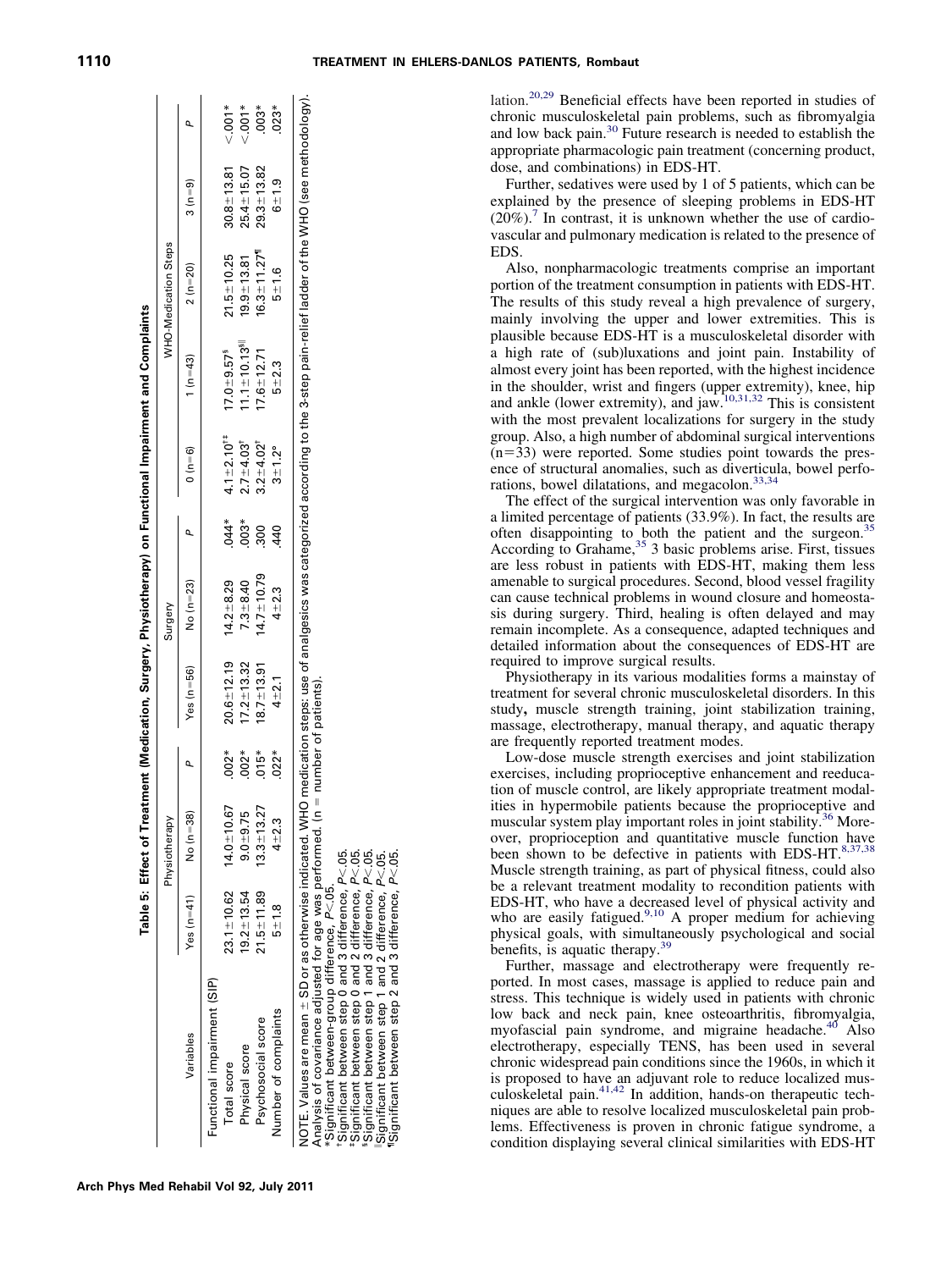regarding joint and muscle pain, fatigue, and functional impairment.

Unfortunately, until now, proven physiotherapeutic treatment techniques are absent in EDS-HT. In spite of this, 63.4% of the patients reported a positive effect after physical therapy. This could be because physiotherapists apply treatment principles based on clinical experience gained in other populations or based on theoretic concepts. Nevertheless, in almost 40% of the cases, therapy seems ineffective, which is reflected by the patient as a neutral or even a negative outcome. Consequently, further research to establish a high-quality, evidence-based physical therapy for this specific population is urgently needed.

Regarding the effect of the treatments on functionality and number of complaints, we show that the patients with EDS-HT who consumed medication, surgery, or physiotherapy had more complaints and were more impaired in daily life than patients without treatment. The SIP scores in our study are in agreement with previous results of clinically relevant dysfunction in pa-tients with EDS.<sup>[9,10,24](#page-5-16)</sup> These results reflect that the treatments consumed by most of our patients with EDS-HT are not sufficiently effective. To tackle this problem, evidence-based in-terventions in different therapeutic fields are needed.<sup>[44](#page-6-8)</sup>

#### **Study Limitations**

The present results must be viewed within the limitations of the study. We chose to use a self-report method concerning treatment questioning. This reveals a lot of information, but not always correctly described, which can make categorization difficult, even with error. On the other hand, this is the first study that makes an inventory of different treatment modalities in a population of patients with EDS-HT and that reveals relations with complaints and functional disability.

# **CONCLUSIONS**

This study reveals that patients with EDS-HT have a significant number of musculoskeletal and nonmusculoskeletal complaints. These complaints, resulting in substantial functional impairment, trigger a substantial use of treatment, which is insufficient in a considerable percentage of patients. The study highlights the need for effective evidenced-based treatment strategies in this challenging but very rewarding group of patients. In the light of our findings, further research should focus on the contributing pain mechanisms and sources of pain to gain better pain management, on adapted techniques for surgery, and on the effectiveness of physiotherapeutic approaches in patients with EDS-HT.

#### **References**

- <span id="page-5-0"></span>1. Beighton P, De Paepe A, Hall JG, et al. Molecular nosology of heritable disorders of connective tissue. Am J Med Genet 1992; 42:431-48.
- 2. Steinmann B, Royce PM, Superti-Furga A. The Ehlers-Danlos syndrome. In: Royce P, Steinmann B, editors. Connective tissue and its heritable disorders: molecular, genetic and medical aspects. New York: Wiley-Liss; 1993. p 351-407.
- <span id="page-5-1"></span>3. Grahame R. Heritable disorders of connective tissue. Best Pract Res Clin Rheumatol 2000;14:345-61.
- <span id="page-5-2"></span>4. Beighton P. Ehlers-Danlos syndrome. Ann Rheum Dis 1970;29: 332-3.
- 5. Beighton P, De Paepe A, Danks D, et al. International nosology of heritable disorders of connective tissue, Berlin, 1986. Am J Med Genet 1988;29:581-94.
- <span id="page-5-3"></span>6. Beighton P, De Paepe A, Steinmann B, Tsipouras P, Wenstrup RJ. Ehlers-Danlos syndromes: revised nosology, Villefranche, 1997. Ehlers-Danlos National Foundation (USA) and Ehlers-Danlos Support Group (UK). Am J Med Genet 1998;77:31-7.
- <span id="page-5-4"></span>7. Verbraecken J, Declerck A, Van de Heyning P, De Backer W, Wouters EF. Evaluation for sleep apnea in patients with Ehlers-Danlos syndrome and Marfan: a questionnaire study. Clin Genet 2001;60:360-5.
- <span id="page-5-12"></span>8. Voermans NC, van Alfen N, Pillen S, et al. Neuromuscular involvement in various types of Ehlers-Danlos syndrome. Ann Neurol 2009;65:687-97.
- <span id="page-5-16"></span>9. Voermans NC, Knoop H, van de Kamp N, Hamel BC, Bleijenberg G, van Engelen BG. Fatigue is a frequent and clinically relevant problem in Ehlers-Danlos syndrome. Semin Arthritis Rheum 2010;40:267-74.
- <span id="page-5-15"></span>10. Rombaut L, Malfait F, Cools A, De Paepe A, Calders P. Musculoskeletal complaints, physical activity and health-related quality of life among patients with the Ehlers-Danlos syndrome hypermobility type. Disabil Rehabil 2010;32:1339-45.
- 11. Voermans N, Knoop H. Both pain and fatigue are important possible determinants of disability in patients with the Ehlers-Danlos syndrome hypermobility type. Disabil Rehabil 2010 Nov 15. [PubMed Epub ahead of print].
- 12. Maeland S, Assmus J, Berglund B. Subjective health complaints in individuals with Ehlers-Danlos syndrome: a questionnaire study. Int J Nurs Stud 2010; Nov 20. [PubMed Epub ahead of print].
- <span id="page-5-6"></span><span id="page-5-5"></span>13. Smolen JS. Combating the burden of musculoskeletal conditions. Ann Rheum Dis 2004;63:329.
- 14. Woolf AD. The bone and joint decade. Strategies to reduce the burden of disease: the Bone and Joint Monitor Project. J Rheumatol 2003;30(Suppl 67):6-9.
- <span id="page-5-7"></span>15. Castori M, Camerota F, Celletti C, et al. Natural history and manifestations of the hypermobility type Ehlers-Danlos syndrome: a pilot study on 21 patients. Am J Med Genet A 2010; 152A:556-64.
- <span id="page-5-14"></span>16. Berglund B, Nordström G, Lützén K. Living a restricted life with Ehlers-Danlos syndrome (EDS). Int J Nurs Stud 2000;37:111-8.
- 17. Berglund B, Mattiasson AC, Randers I. Dignity not fully upheld when seeking health care: experiences expressed by individuals suffering from Ehlers-Danlos Syndrome. Disabil Rehabil 2010; 32:1-7.
- <span id="page-5-8"></span>18. Levy HP. Ehlers-Danlos syndrome, hypermobility type. 2004 Oct 22. In: Pagon RA, Bird TC, Dolan CR, Stephens K, editors. GeneReviews. Seattle: University of Washington, Seattle; 1993. Available at: [http://www.ncbi.nlm.nih.gov/bookshelf/br.fcgi?](http://www.ncbi.nlm.nih.gov/bookshelf/br.fcgi?book=gene%26part=eds3) book=[gene&part](http://www.ncbi.nlm.nih.gov/bookshelf/br.fcgi?book=gene%26part=eds3)=eds3. Accessed April 27, 2010.
- <span id="page-5-9"></span>19. World Health Organization. WHO's pain ladder. Available at: [http://www.who.int/cancer/palliative/painladder/en/.](http://www.who.int/cancer/palliative/painladder/en) Accessed April 28, 2011.
- <span id="page-5-11"></span><span id="page-5-10"></span>20. Bergman S. Management of musculoskeletal pain. Best Pract Res Clin Rheumatol 2007;21:153-66.
- 21. Bergner M, Bobbitt RA, Carter WB, Gilson BS. The Sickness Impact Profile: development and final revision of a health status measure. Med Care 1981;19:787-805.
- 22. Jacobs HM, Luttik A, Touw-Otten FW, de Melker RA. The Sickness Impact Profile; results of an evaluation study of the Dutch version. Ned Tijdschr Geneeskd 1990;134:1950-4. [Dutch].
- 23. Chwalow AJ, Lurie A, Bean K, et al. A French version of the Sickness Impact Profile (SIP): stages in the cross cultural validation of a generic quality of life scale. Fundam Clin Pharmacol 1992;6:319-26.
- 24. Berglund B, Nordström G. Symptoms and functional health status of individuals with Ehlers-Danlos syndrome (EDS). J Clin Rheumatol 2001;7:308-14.
- <span id="page-5-13"></span>25. Sacheti A, Szemere J, Bernstein B, Tafas T, Schechter N, Tsipouras P. Chronic pain is a manifestation of the Ehlers-Danlos syndrome. J Pain Symptom Manage 1997;14:88-93.